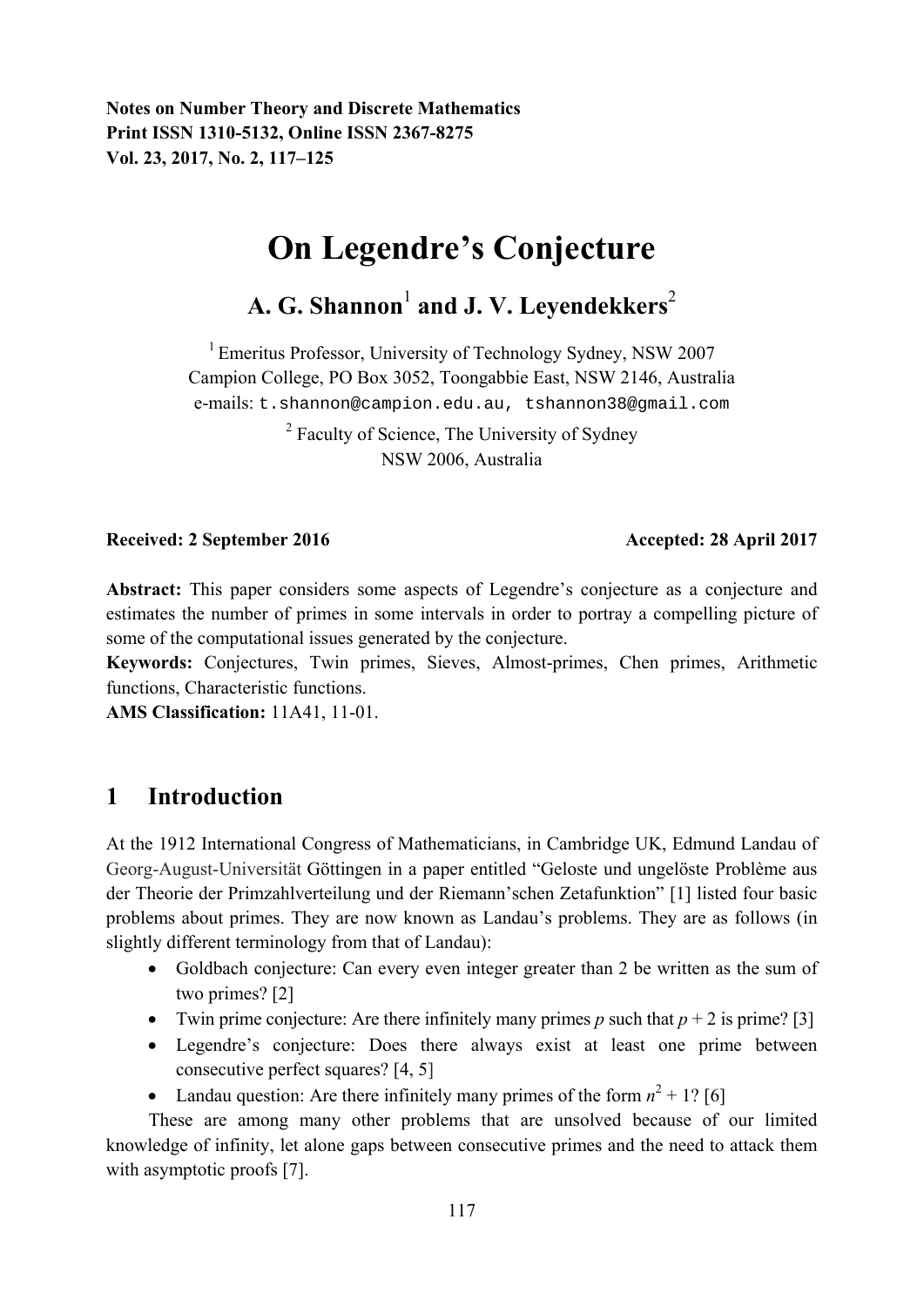A table of maximal prime gaps shows that Legendre's conjecture holds to  $4\times10^{18}$  [8]. A counterexample near  $10^{18}$  would require a prime gap fifty million times the size of the average gap. The prime number theorem implies that the actual number of primes between  $n^2$  and  $(n +$ 1)<sup>2</sup> is asymptotic to  $n / \ln(n)$ . Since this number is large for large *n*, this lends credence to Legendre's conjecture, as does the work of Chen [9] who showed that a number *P* which is either a prime or semi-prime (now called Chen primes) does always satisfy this inequality. There is also always a prime between  $n - n^{\theta}$  and *n*, where  $\theta = 23 / 42$  [10: 415].

This paper is partly expository and partly suggests a characteristic function to explore Legendre's Conjecture further.

### **2 Related conjectures**

Ingham [11], Iwaniec [12] and Lemke Oliver [13] have, in different approaches, considered gaps between primes or between squares of primes and near-square primes. Thus, Brocard's conjecture [14] pertains to the squares of prime numbers, namely that, with the exception of 4, there are always at least four primes between the square of a prime and the square of the next prime. In terms of the prime counting function, this would mean that

$$
\pi(p_{n+1}^2) - \pi(p_n^2) > 3, \forall n > 1.
$$

A strengthening of this conjecture would be that there are always at least four primes between  $n^2$  and  $(n + 2)^2$  for  $n \ge 1$ . Some authors have also used arithmetic progressions and Carmichael numbers in their systematic approaches to the these problems [*cf*., 15, 16].

Iwaniec and Chen also utilise "almost-primes" and "semi-primes". A number *n* with prime factorization  $n = \prod_{i=1}^{r} p_i^{a_i}$  is called *k*-almost prime if it has a sum of exponents 1  $\sum_{i=1}^{r} a_i = k$ , that is, when the prime factor (multi-primality) function  $\Omega(n) = k$ . The set of *k*-almost primes is denoted  $P_k$ . The primes which correspond to the "1-almost prime" numbers are prime numbers, and the 2-almost prime numbers are called semi-primes. Conway *et al.*  [17] proposed calling these numbers primes, biprimes, triprimes, and so on.

These add to modifications and refinements of the conjectures mentioned here, which like many more in the literature, have been checked computationally to huge powers of 10 by "Titans" [18]: a Titan, as defined by Samuel Yates (1919–1991), is anyone who has found a titanic prime. In 1984 he began the list of "Largest Known Primes" and coined the name titanic prime for any prime with 1,000 or more decimal digits. He also called those who proved their primality "titans". Whether these conjectures will be proven analytically or numerically it is clear that new approaches need to be continually generated rather than follow the same methods and expect different results.

Thus, Cramér's Conjecture, formulated in 1936 by the Swedish mathematician Harald Cramér (1893–1985), is an estimate for the size of gaps between consecutive prime numbers [19]: intuitively, that gaps between consecutive primes are always small, and the conjecture quantifies asymptotically just how small they must be.

More graphically, the Ulam spiral is a simple method of visualizing the prime numbers that reveals the apparent tendency of certain quadratic polynomials to generate unusually large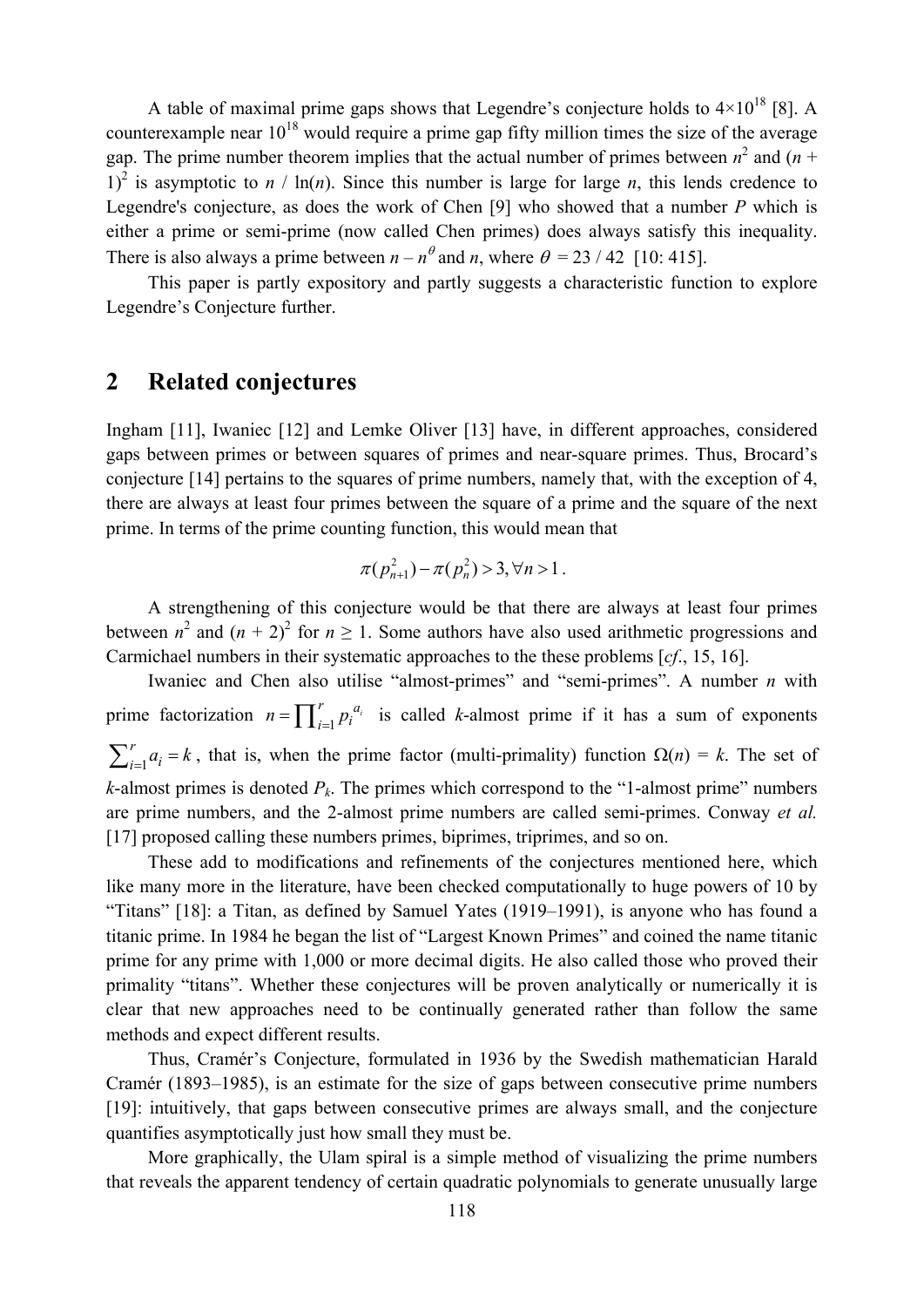numbers of primes. It was discovered in 1963 by the mathematician Stanislaw Ulam (1909–1984), while he was doodling during the presentation of a "long and very boring paper" [20, 21].

Hardy and Littlewood [22] stated a series of conjectures, one of which, if true, would explain some of the striking features of the Ulam spiral which Hardy and Littlewood called "Conjecture F" and which is a special case of the Bateman–Horn conjecture [23]: an assertion of an asymptotic formula for the number of primes of the form  $ax^2 + bx + c$ . Ulam wrote down a regular rectangular grid of numbers as in Figure 1, starting with 1 at the center, and spiralling out. He then circled all the prime numbers in Figure 1 to get the spiral which appears in Figure 2 with the prime numbers almost in a pattern tending to line up along diagonals [24].



31 29 19 47

Figure 1: Ulam Spiral Figure 2: Ulam Spiral Primes

# **3 A characteristic function**

Papers by Atanassov [25], Ribenboim [26], and Vassilev-Missana [27] have considered alternative views of checking for primality. In that spirit we define two arithmetic functions: the well-known divisor function  $\delta(m, s)$  and a prime characteristic function  $\rho(n, s)$ , respectively, by

$$
\delta(m,s) = \begin{cases} 1, & m \mid s, \\ 0, & m \nmid s, \end{cases}
$$
 (3.1)

and

$$
\rho(n,s) = \begin{cases} 0, & \text{if } \exists j : j \mid (n,s), 1 < j < n, \\ 1, & \text{otherwise.} \end{cases} \tag{3.2}
$$

Thus  $\rho(n, s) = 1$  for  $n = s = 1$ , by default. Examples of  $\rho(n, s)$  are set out in Table 1. The primes head the columns which lack zeros. It can be seen that the table also illustrates the sieve of Eratosthenes.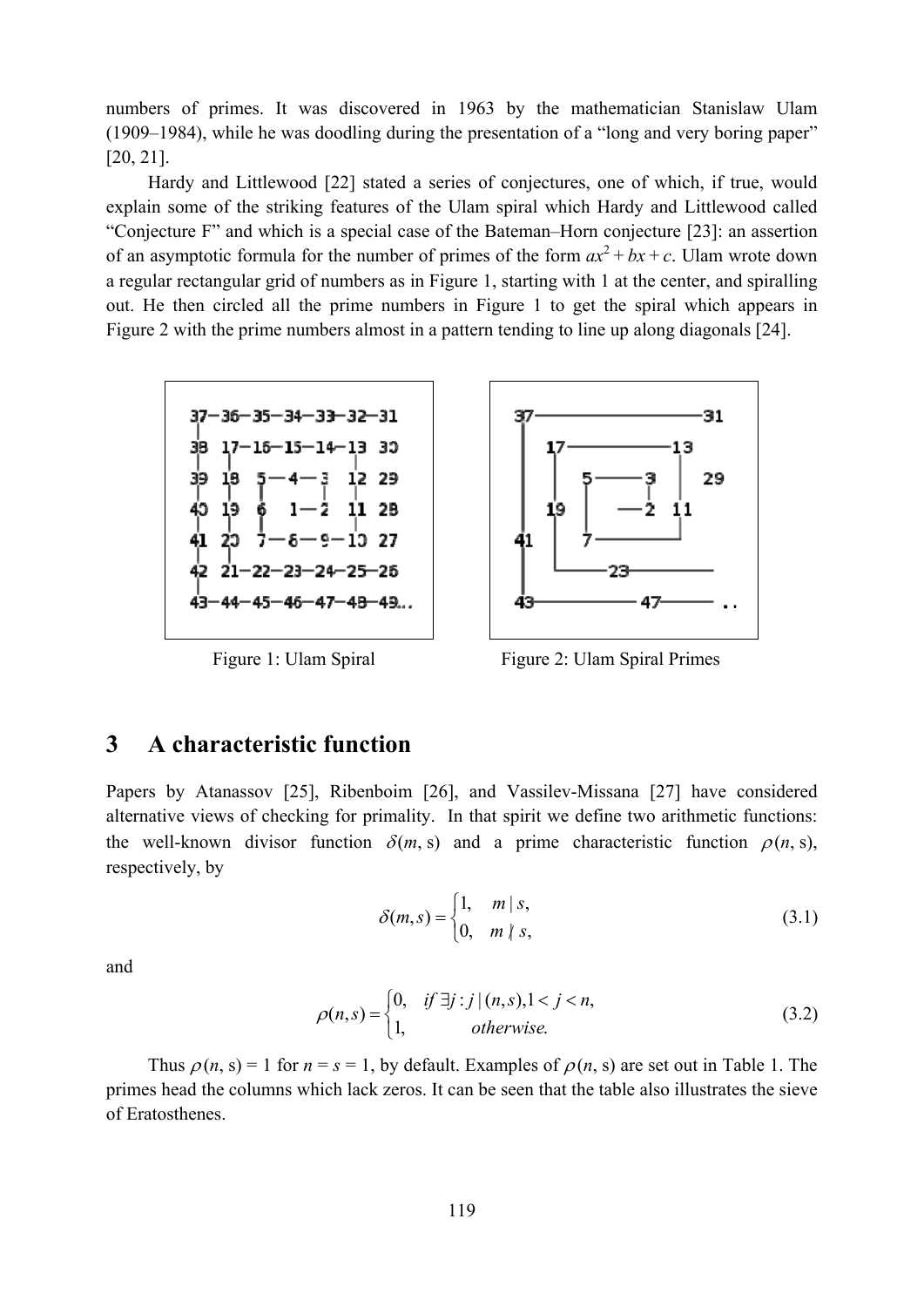| $n \rightarrow$ | $\overline{2}$ | $\overline{3}$ |          | 5 <sub>l</sub> | 6        | 8        | 9        | <b>10</b> | 11 |
|-----------------|----------------|----------------|----------|----------------|----------|----------|----------|-----------|----|
| $s\downarrow$   |                |                |          |                |          |          |          |           |    |
|                 |                |                |          |                |          |          |          |           |    |
| 2               |                |                | $\theta$ |                | $\Omega$ | $\theta$ |          |           |    |
| 3               |                |                |          |                | $\theta$ |          | $\theta$ |           |    |
| 4               |                |                | $\theta$ |                | $\theta$ | 0        |          | $\theta$  |    |
| 5               |                |                |          |                |          |          |          |           |    |
| 6               |                |                | 0        |                | $\theta$ |          | $\theta$ | 0         |    |
| −               |                |                |          |                |          |          |          |           |    |
| 8               |                |                | 0        |                |          |          |          |           |    |

Table 1.  $\rho(n, s)$  for  $n, s = 1, 2, ..., 8$ 

These functions can be related to classical functions in the theory of numbers, such as.

$$
\sum_{i=1}^n \delta(m,i) = \left\lfloor \frac{n}{m} \right\rfloor;
$$

For example,

$$
\sum_{i=1}^{6} \delta(2, i) = 0 + 1 + 0 + 1 + 0 + 1 = 3 = \left\lfloor \frac{6}{2} \right\rfloor.
$$

Or Menon's identity [28] can be re-written simply as

$$
\sum_{i=1}^n (\rho(i,n))(i,n) = \sigma_0(n)\varphi(n)\,,
$$

in which  $(a, b)$  represents the highest common factor of *a* and *b*,  $\varphi(n)$  is Euler's totient function, and  $\sigma_0(n)$  represents the number of divisors of *n*. For instance,

$$
\sum_{i=1}^{6} (\rho(i,6))(i,6) = (\rho(1,6))(1,6) + (\rho(2,6))(2,6) + (\rho(3,6))(3,6) + (\rho(4,6))(4,6) +
$$
  
\n
$$
(\rho(5,6))(5,6) + (\rho(6,6))(6,6)
$$
  
\n
$$
= 1 + 0 + 0 + 0 + 1 + 6
$$
  
\n
$$
= 4 \times 2
$$
  
\n
$$
= \sigma_0(6)\varphi(6).
$$

For notational convenience we simplify (3.2) when  $m = s = n$  by means of

$$
\rho_n \equiv \rho(n,n);
$$

that is,

$$
\rho_n = \begin{cases} 1, & \text{if n is 1 or prime,} \\ 0, & \text{otherwise.} \end{cases}
$$

For example,  $\rho_3 = 1$  and  $\rho_4 = 0$ . In other words,  $\rho_n$  is then the characteristic function of of the set of positive integers, *n*, which are either prime or unity. Therefore,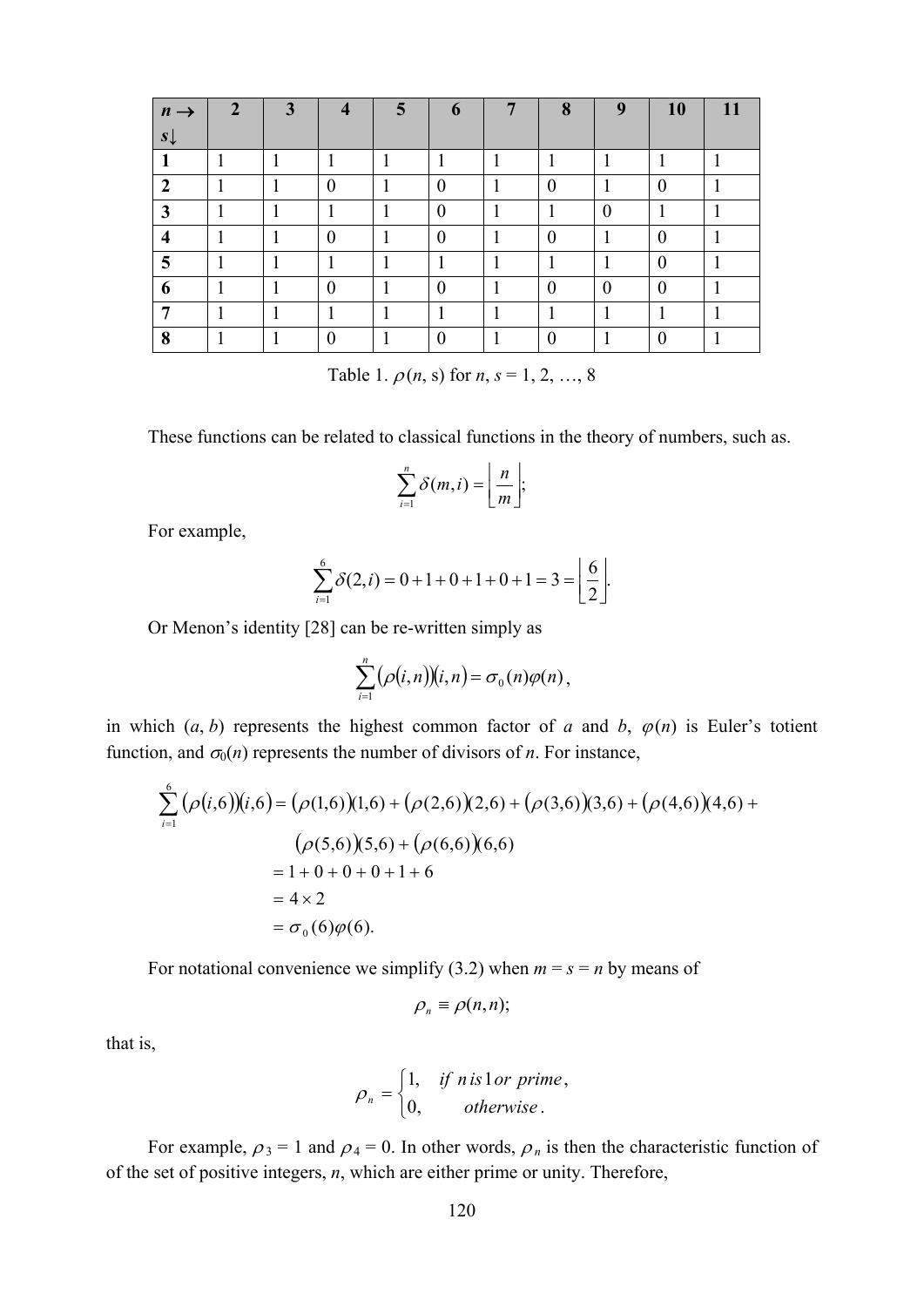$$
\sum_{j=1}^k \rho_j = 1 + \pi(k)
$$

where  $\pi(k)$  is the number of primes  $\leq k$  so that we have Table 2, for example,

| . |  | - |  |  |  |
|---|--|---|--|--|--|

Table 2.  $1 + \pi(k)$ ,  $k = 1, 2, ..., 8$ 

In what follows we pick out the *n*<sup>th</sup> prime as the  $(n + 1)$ <sup>st</sup> number in the support of  $\rho_n$  (the set of arguments for which the function is not zero). The  $n^{\text{th}}$  prime,  $p_n$ , is then given by the characteristic function (which is not a formula):

$$
p_n = 2 + \sum_{k=2}^{2^n} \left( 1 - \delta \left( n, \left| \frac{n}{\sum_{j=1}^k \rho_j} \right| \right) \right)
$$
(3.3)

In order to demonstrate this, we need

$$
1 - \delta \left( n, \left| \frac{n}{\sum_{j=1}^{k} \rho_j} \right| \right) = \begin{cases} 1, & 1 < k < p_n, \\ 0, & 2 < p_n \le k \end{cases} \tag{3.4}
$$

*Proof of (3.4)***:** Let

$$
K=\sum_{j=1}^k \rho_j.
$$

If  $1 < k < p_n$ , then  $1 < K \le n$ , since

$$
\min_{1 < k < p_n} \{ K \} = \sum_{j=1}^2 \rho_j = \rho_1 + \rho_2 = 2,
$$

and

$$
\max_{1 < k < p_n} \{ K \} = \sum_{j=1}^{p_n - 1} \rho_j = \pi (p_n - 1) + 1 = n.
$$

 $\sim$ 

• If 
$$
1 < K \le n
$$
, then  $0 < \left\lfloor \frac{n}{K} \right\rfloor < n$ , and  $n \mid \left\lfloor \frac{n}{K} \right\rfloor$ , and  $\delta\left(n, \left\lfloor \frac{n}{K} \right\rfloor\right) = 0$ .

• If 
$$
2 < p_n < n
$$
, then  $1 < n < K$ , since  $n < 1$ , and  $K \ge \pi(p_n) + 1 = n + 1 > n$ .

• If 
$$
1 < n < K
$$
, then  $\left\lfloor \frac{n}{K} \right\rfloor = 0$ , and  $n \mid \left\lfloor \frac{n}{K} \right\rfloor$ , and  $\delta\left(n, \left\lfloor \frac{n}{K} \right\rfloor \right) = 1$ ,

which completes the proof of (3.4).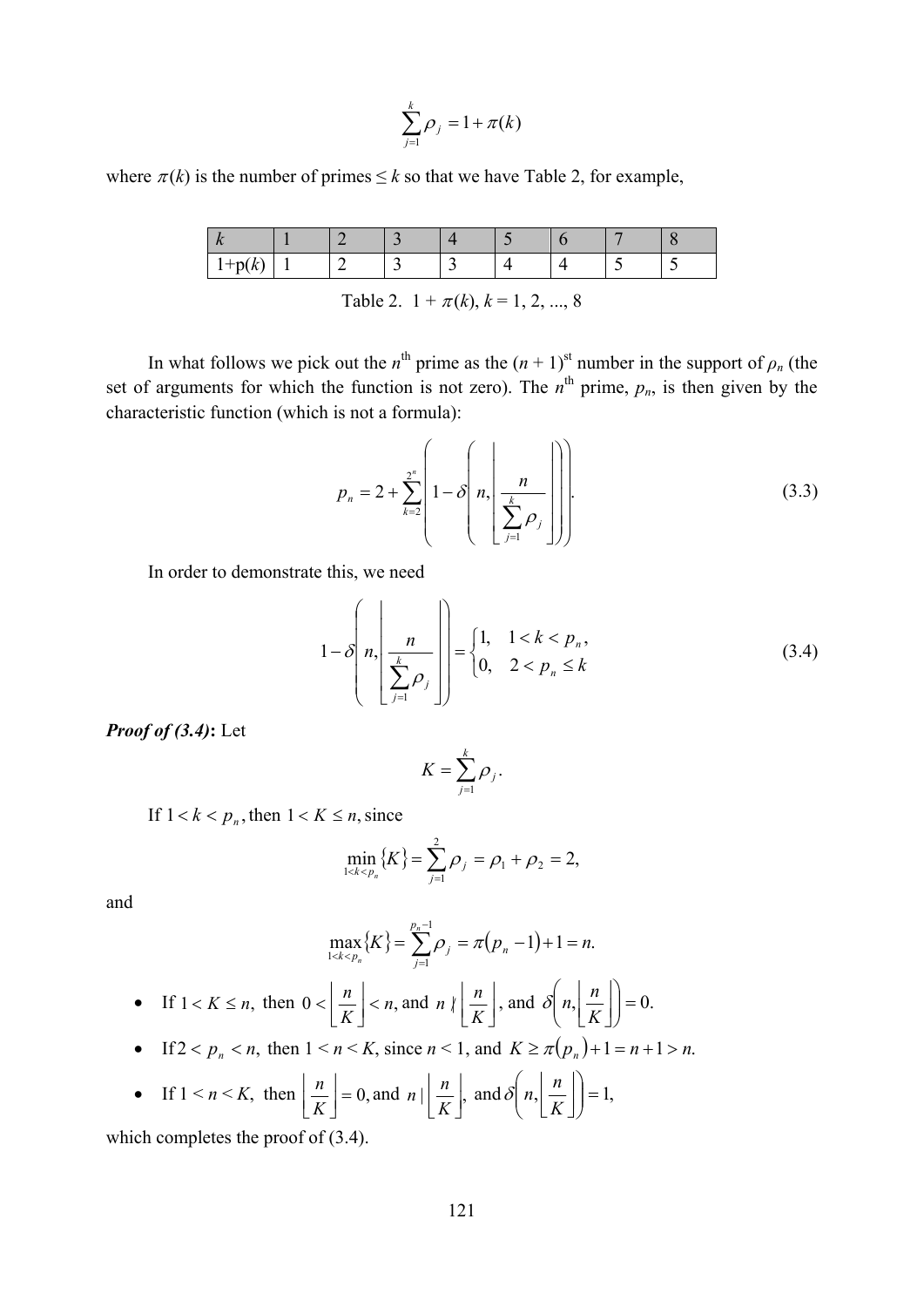*Proof of (3.3):* The right hand side of (3.3) is equal to

$$
2 + \left(1 - \delta\left(n, \left\lfloor \frac{n}{\rho_1 + \rho_2}\right\rfloor\right)\right) + \dots + \left(1 - \delta\left(n, \left\lfloor \frac{n}{\sum_{j=1}^{p_n-1} \rho_j}\right\rfloor\right)\right) + \left(1 - \delta\left(n, \left\lfloor \frac{n}{\sum_{j=1}^{p_n} \rho_j}\right\rfloor\right)\right) + \dots + \left(1 - \delta\left(n, \left\lfloor \frac{n}{\sum_{j=1}^{p_n} \rho_j}\right\rfloor\right)\right) + \dots + \left(1 - \delta\left(n, \left\lfloor \frac{n}{\sum_{j=1}^{p_n} \rho_j}\right\rfloor\right)\right) = 2 + \underbrace{1 + 1 + \dots + 1}_{p_n - 2 \text{ times}} + 0 + \dots + 0
$$
\n
$$
= p_n,
$$

as required.

The main characteristic of the result is that one knows when  $p_n$  has been reached by the first zero in the summation. At this point the process stops and the higher upper limit will not be needed. This result can also be expressed as a recurrence relation:

$$
p_n = p_{n-1} + \sum_{k=p_{n-1}+1}^{2^n} \left(1 - \delta \left(n, \left|\frac{n}{\sum_{j=p_{n-1}+1}^k \rho_j}\right|\right)\right), \ n > 1. \tag{3.5}
$$

It seems at first glance that the formulas require the knowledge of the first  $2<sup>n</sup>$  prime numbers, but the process stops when the first zero appears in the summation. For instance,

$$
p_1 = 2 + (1 - \delta(1,0)) = 2,
$$
  
\n
$$
p_2 = 2 + \left(1 - \delta\left(2, \left\lfloor \frac{2}{2} \right\rfloor\right)\right) + \left(1 - \delta\left(2, \left\lfloor \frac{2}{3} \right\rfloor\right)\right) = 2 + 1 + 0 = 3.
$$

# **4 Concluding comments**

Can Legendre's Conjecture be reformulated in terms of  $(\rho_{(n+1)^2} - \rho_n^2)$  by searching for a prime in the region  $2n+1 = (n+1)^2 - n^2$  >  $n^2$ ? That is, will there be primes in the region  $(2n + 1)$ after  $n^2$ ? The gap increases in size as *n* increases. Structural studies [29] indicate that the numbers of primes, while decreasing rapidly at very high integer values, becomes constant. An extension of Euler's prime generating function in particular shows this [30]. This is consistent with the prime gap reaching a limit of 70 million [31]. The largest prime, discovered relatively recently by Dr Curtis Cooper, the Editor of *The Fibonacci Quarterly* at the University of Central Missouri has 22 million digits. There is hardly a dearth of primes in this region if the gap has only 8 digits.

For small to moderate *n* it is true that there is a prime in this region since the prime gap is always smaller than  $2n + 1$ . For larger *n*, for example,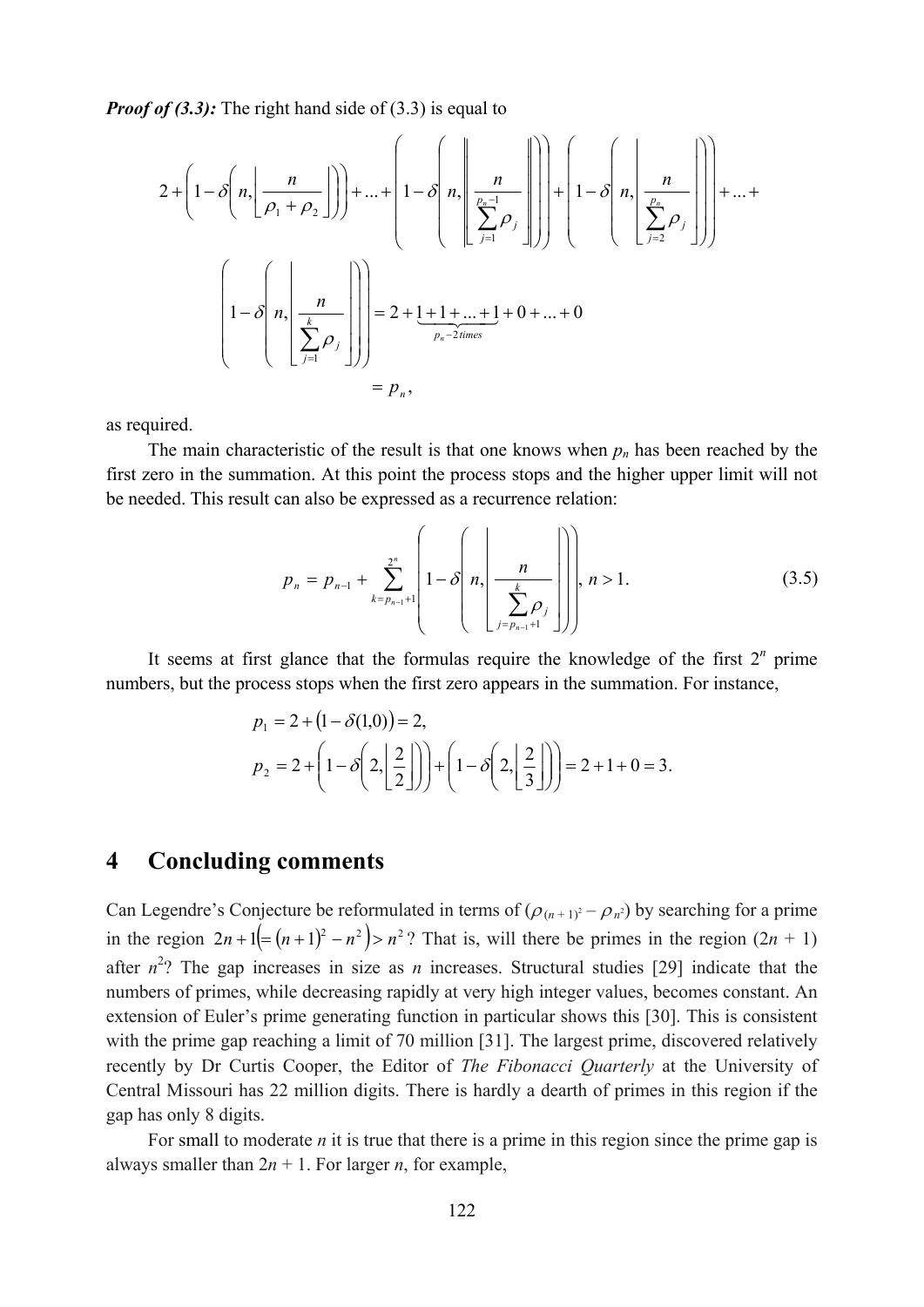#### *n* = 80,873,624,627,234,849

the prime gap is 1,220, which is smaller than  $2n + 1$ . When large gaps of, for example, 2,254,930 occur the smallest prime in the region has 81,853 digits, so that  $2n + 1$  is larger than the gap [*cf*. 32]. All the evidence so far shows that the prime gaps are always smaller than the numbers in the region [8]. For instance, in the region of the prime

#### 1,125,406,185,245,561

the gaps range from 800 to 900 with one around 1200. For the prime region

#### 1,425,172,824,437,699,411

the gap is around 1476. The limiting prime gap is approximately 70 million (8 digits), but the integers in such regions have hundreds of digits. Hence one expects primes between two adjacent squares on the grounds that the numbers are larger than the prime gaps; that is, the basis of asymptotic proof approaches that when *n* approaches infinity 2*n* should contain primes.

## **References**

- [1] Sprows, D. (2014) Finding Prime Divisors of a Number without Dividing. *Int J Math Ed Sci Tech*., 15, 291–293.
- [2] Echeverria, J. (1996) Empirical Methods in Mathematics. A Case Study: Goldbach's Conjecture. In Munévar G. (ed.)*. Spanish Studies in the Philosophy of Science*. Dordrecht: Kluwer, 19–56.
- [3] Friedlander, J., & Iwaniec, H. (1997) Using a parity-sensitive sieve to count prime values of a polynomial. *Proc Nat Acad Sci*., 94 (4), 1054–1058.
- [4] Desboves, A. (1855) Sur un théorème de Legendre et son application à la recherché de limites qui comprennent entre elles des nombres premiers*. Nouvelles Annales de Mathématiques – 1re série*.; Tome 14: 281–295.
- [5] Legendre, A.-M. (1801) *Essai sur le Théorie des Nombres*: Cambridge: Cambridge University Press, première partie 1801 - digitally printed 2009.
- [6] Hardy, G. H., & Heilbronn, H. (1938) Edmund Landau. *J Lond Math Soc.*, 13, 302–310.
- [7] Cioabǎ, S. M., & Ram Murty, M. (2008) Expander graphs and gaps between primes. *Forum Mathematicum*, 20, 745–756.
- [8] Oliveira e Silva, T., Herzog, S., & Pardi, S. (2014) Empirical verification of the even Goldbach Conjecture and computation of prime gaps up to  $4.10^{18}$ . *Math Comp.*, 83, 2033–2060.
- [9] Chen, J. (1975) On the Distribution of Almost Primes in an Interval. *Scientia Sinica*, 18, 611–627.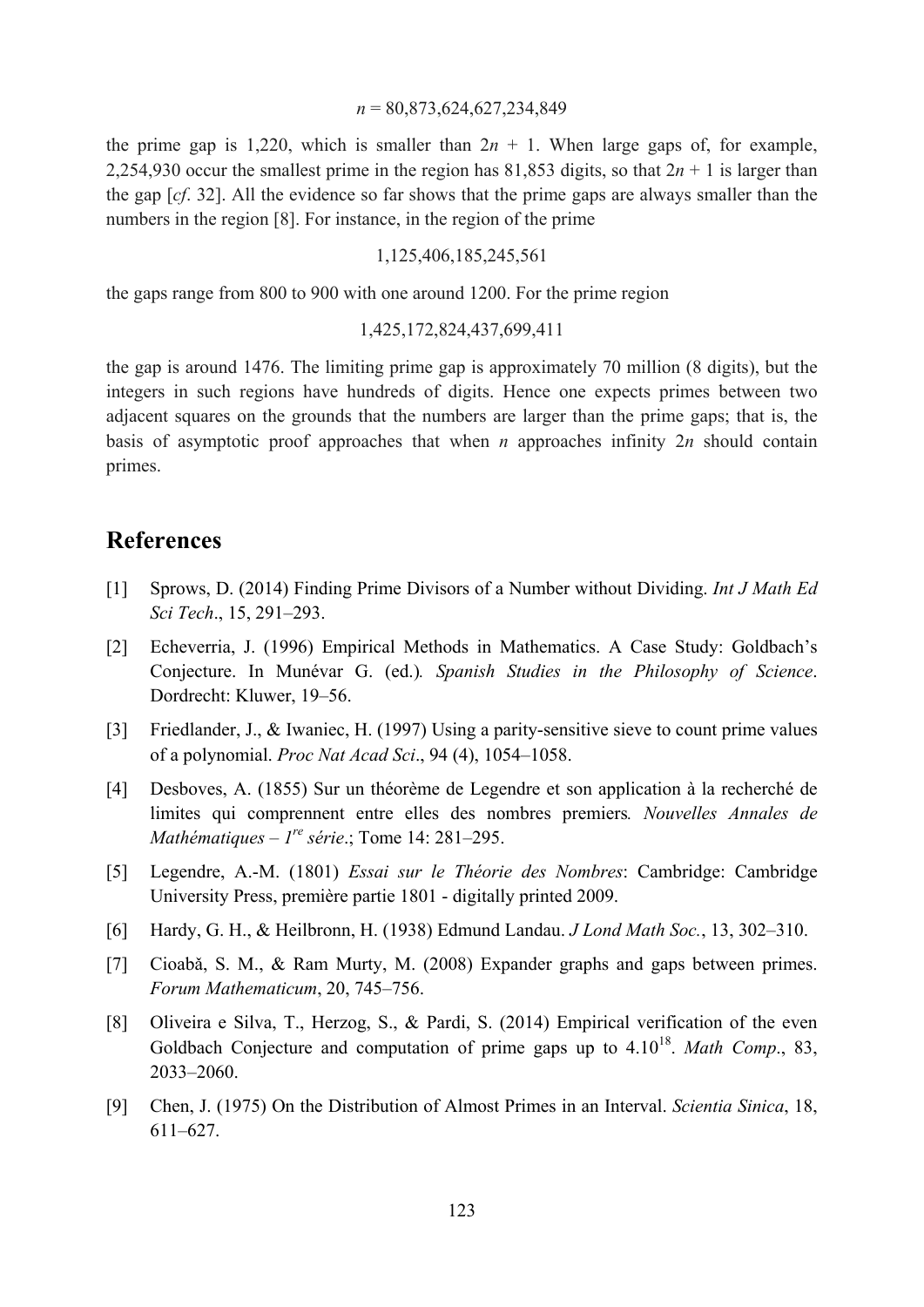- [10] Hardy, G. E., & Wright, E. M. (1979) *An Introduction to the Theory of Numbers 5th Edition*. Oxford: Oxford University Press, p. 415.
- [11] Ingham, A. E. (1937) On the difference between consecutive primes. *Quarterly Journal of Mathematics Oxford*, 8 (1), 255–266.
- [12] Iwaniec, H. (1978) Almost-primes represented by quadratic polynomials. *Inventiones Mathematicae*, 178–188.
- [13] Lemke Oliver, R. J. (2012) Almost-primes represented by quadratic polynomials*. Acta Arith*., 151, 241–261.
- [14] Sloane, N. J. A. *The On-Line Encyclopedia of Integer Sequences*. 1973+. Sequence A050216.
- [15] Jradi, W. (1988) *Some Problems on Euler's Phi-Function*, PhD Thesis. Sydney: University of Technology Sydney.
- [16] Matomäki, K. (2013) Carmichael numbers in arithmetic progressions. *J Austral Math Soc*., 94, 268–275.
- [17] Conway, J. H., Dietrich, H., & O'Brien, E. A. (2008) Counting Groups: Gnus, Moas, and Other Exotica. *Math Intell*., 30, 6–18.
- [18] Yates, S. (1982) *Repunits and Repetends*. Boynton Beach, FL: Star Publishing.
- [19] Cramér, H. (1936) On the order of magnitude of the difference between consecutive prime numbers. *Acta Arithmetica*, 2, 23–46.
- [20] Gardner, M. (1964) Mathematical Games: The Remarkable Lore of the Prime Number*. Sci Amer*., 210, 120–128.
- [21] Snyder, V. (1912) The Fifth International Congress of Mathematicians, Cambridge, 1912. *Bull Amer Math Soc.*, 19, 107–130.
- [22] Hardy, G. H., & Littlewood, J. E. (1923) Some Problems of 'Partitio Numerorum'; III: On the Expression of a Number as a Sum of Primes*. Acta Math*; 44, 1–70.
- [23] Bateman, P. T., & Horn, R. A. (1962) A heuristic asymptotic formula concerning the distribution of prime numbers. *Math Comp*., 16, 363–367.
- [24] Stein, M. L., Ulam, S. M., & Wells, M. B. (1964) A Visual Display of Some Properties of the Distribution of Primes. *Amer Math Monthly*., 71, 516–520.
- [25] Atanassov, K. (2013). A formula for the *n*-th prime number. *Comptes rendus de l'Academie Bulgare des Sciences*, 66, 503–506.
- [26] Ribenboim, P. (1997) Are there functions that generate prime numbers? *College Math J.*, 28, 352–359.
- [27] Vassilev-Missana, M. (2013) New Explicit Representations for the Prime Counting Function. *Notes Number Th Discr Math*., 19(3), 24–27.
- [28] Sita Rama Chandra Rao, R., & Sita Ramaiah, V. (1979) Ramanujan Sums in Regular Arithmetical Convolutions. *Math Stud*., 45, 10–11.